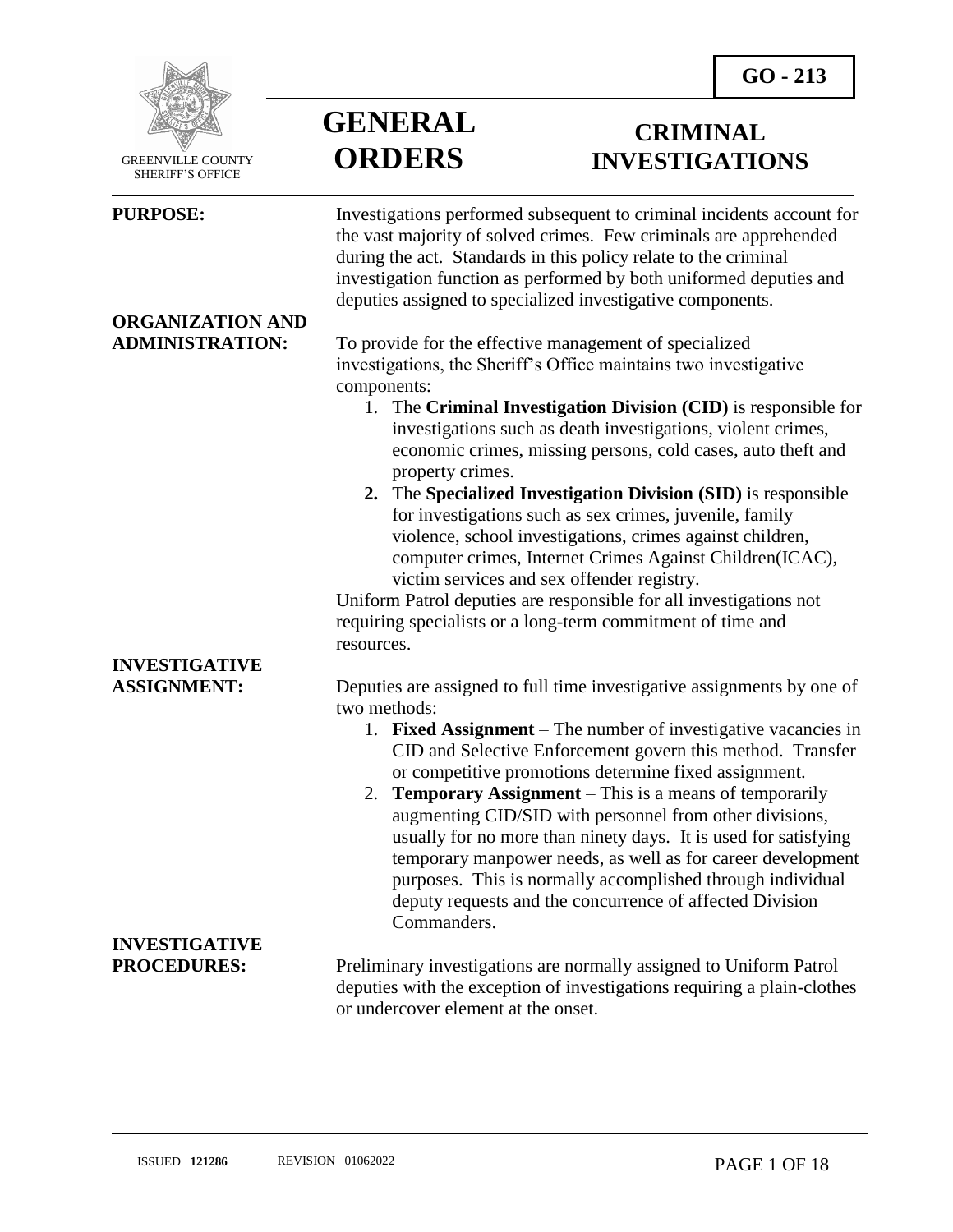**PRELIMINARY INVESTIGATIONS** - Deputies conducting

preliminary investigations are guided by the following steps:

- 1. Observe and record conditions, events and remarks at an incident scene.
- 2. Locate and identify witnesses.
- 3. Maintain integrity of the crime scene and protect all evidence.
- 4. Interview complainant and witnesses.
- 5. Interrogate the suspect.
- 6. Arrange for collection of evidence.
- 7. Arrest the offender.
- 8. Report the incident fully and fairly and provide the case number to the victim.
- 9. Notify specialized investigators, if applicable.

Preliminary investigations may be sufficient to bring cases to satisfactory conclusions eliminating need for follow-up investigations.

#### **Detailed investigations include:**

- 1. Information development through witnesses, victims, informants and other human sources.
- 2. Interviews and interrogation of individuals governed by Sheriff's Office policy and applicable judicial guidelines. In all cases, investigators are to be aware of and guided by the protective rights granted to all citizens under the Constitution of South Carolina and of the United States.
- 3. Collection, preservation and presentation of physical evidence are often the most reliable factors in determining the identity of an offender. These factors are critical to courtroom proceedings. For this reason, investigators must strictly adhere to the rules of evidence in all phases of gathering, preservation, and presentation.

#### **LIFE-THREATENING INJURIES TO DETENTION CENTER**

**INMATES –** Investigation of any life-threatening injury that occurs to an inmate in the Greenville County Detention Center is to be conducted by the South Carolina Law Enforcement Division (SLED). The Sheriff's Office will assist SLED at their request, but SLED will assume the lead role in the investigation. This includes suicide attempts or serious assaults. Investigation of other crimes or injuries of a non-life-threatening nature are handled by Detention Center personnel.

j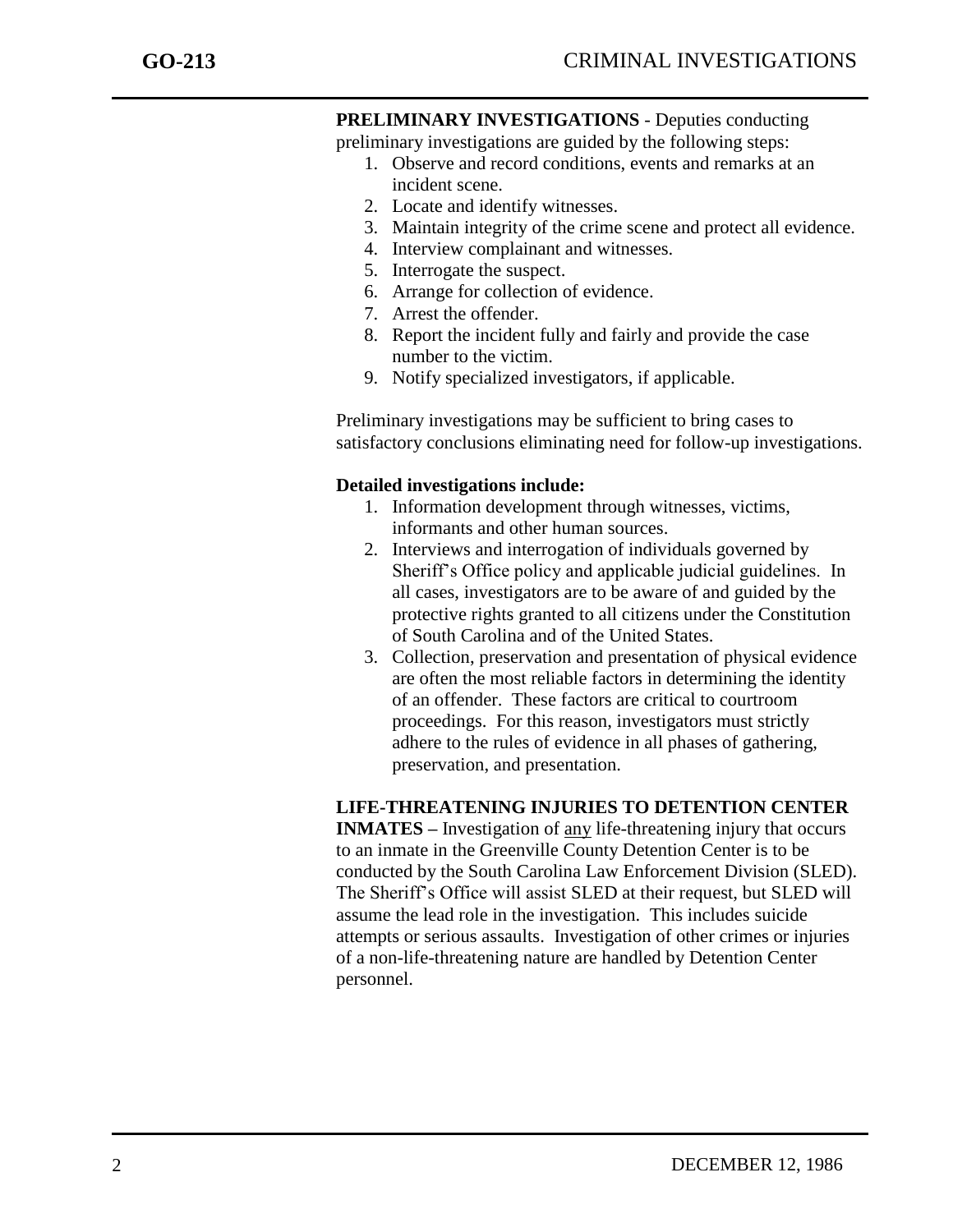**FOLLOW-UP INVESTIGATIONS -** The criteria used to assign cases for follow-up investigations includes:

- Case screening based on solvability factors and specified criteria for continuing an investigative effort.
- Initial case screening and assignment for follow-up investigations shall be accomplished by Uniform Patrol platoon sergeants.
- Whenever warranted in the judgment of a supervisor, the degree of seriousness in a case may overrule the lack of solvability factors in assigning a case for follow-up.

**CRITERIA FOR ASSIGNING SPECIFIC CRIMES FOR FOLLOW-UP INVESTIGATIONS -** The following is to be used as criteria for assigning specific crimes for follow-up investigations. This list is to be used as a guide and should in no way prohibit a supervisor from assigning a case not appearing in the criteria for follow-up.

- 1. Crimes against persons
- 2. Burglaries
- 3. Runaways
- 4. Missing persons
- 5. Economic crimes
- 6. Vice and narcotics
- 7. Organized crime
- 8. Environmental crime
- 9. Multiple incidents in a given area
- 10. Cases requiring follow-up for unusual or specific reasons

#### **Additionally, incidents not listed above involving:**

- 1. Suspect identity
- 2. Information leading to a suspect or witness
- 3. Evidence leading to a suspect (tag number, fingerprints)
- 4. Statements (witness or victim)
- 5. Incidents with similar method of operation
- 6. Cases with large monetary loss (theft or damage)
- 7. Severity of the crime

**FOLLOW-UP TIME FRAME** - All deputies assigned to a followup investigation are to file a written report within ten calendar days from the date of assignment detailing their efforts thus far, including a second contact with the principals in the case. Principals are victims, complaints, or witnesses.

j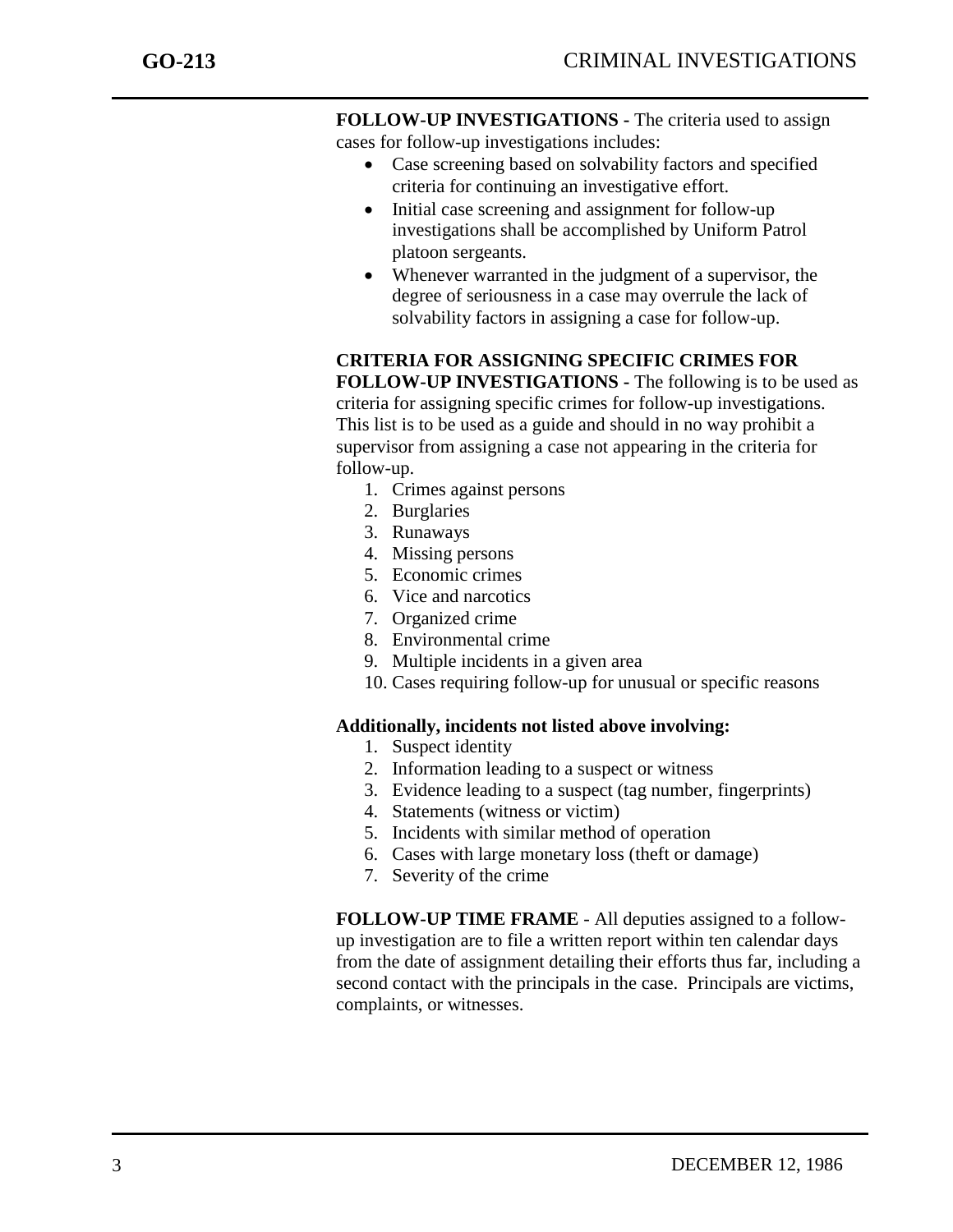**FOLLOW-UP ACCOUNTABILITY** - Supervisors in Uniform Patrol, CID, and SID are to maintain an investigative case status control system. At the time a case is assigned for follow-up, the following information is to be recorded:

- 1. Investigating deputy assigned
- 2. Case number and date
- 3. Arrests
- 4. Case status

#### **Procedures used in conducting follow-up investigations include:**

- 1. Reviewing and analyzing all reports prepared in the preliminary investigation.
- 2. Conducting additional interviews and interrogations.
- 3. Reviewing Sheriff's Office records.
- 4. Seeking additional information from other deputies and informants.
- 5. Reviewing results from laboratory examinations.
- 6. Arranging for dissemination of information as appropriate.
- 7. Planning, organizing, and conducting searches.
- 8. Identifying and apprehending suspects.
- 9. Collecting physical evidence.
- 10. Determining involvement of suspects in other crimes.
- 11. Checking suspect(s) criminal histories.
- 12. Preparing cases for court prosecution.
- 13. Assisting in prosecution.

Checklists can be utilized in the investigation of complex crimes to ensure critical areas are not overlooked. All cases are assigned to a principal investigator, regardless of how many are assigned to assist. This is to ensure accountability in each investigation.

When conducting investigations over the phone, deputies will identify themselves by their name and as being employed by the Greenville County Sheriff's Office. The only exception applies to deputies assigned to cases where identifying themselves as Sheriff's Office personnel could hinder the investigation process (such as drug work or other undercover assignments).

## **TWENTY-FOUR HOUR**

**ON-CALL STATUS:** CID and SID maintain a twenty-four hour "on-call" schedule for specialized investigators. This schedule is placed on PowerDMS and furnished to Communications. The list is updated on a regular basis.

#### **ROLL CALLS:** Investigators are assigned periodic attendance at roll calls conducted for uniformed officers. This is to enhance the exchange of information, and provide training opportunities.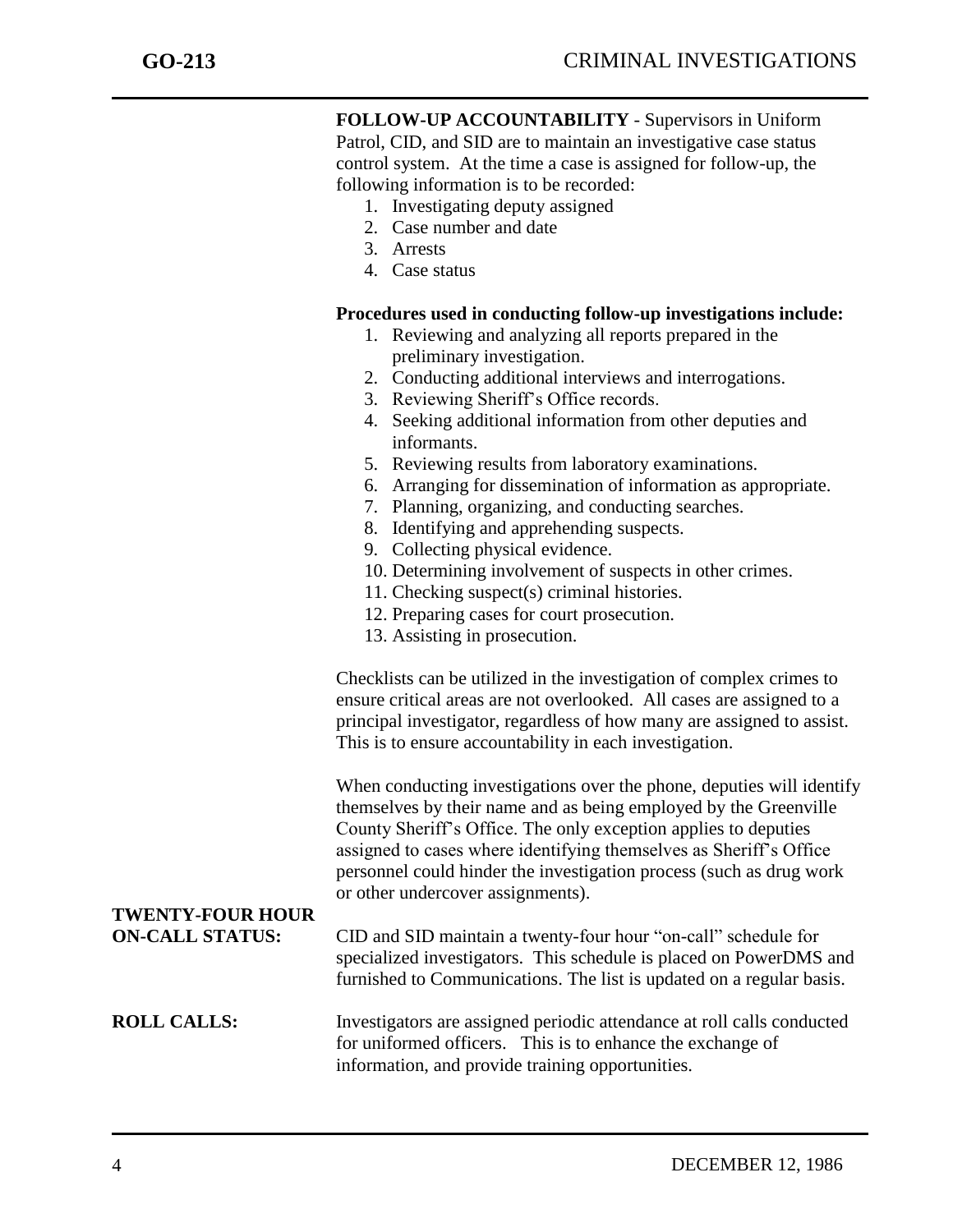### **CASE FILE ADMINISTRATION:** Case files are maintained on all cases in which investigative activities

are ongoing. These files are an immediate information resource to investigators and are to include:

- 1. Copy of the preliminary incident report.
- 2. Copy of statements.
- 3. Results of examinations of physical evidence.
- 4. Case status reports.
- 5. Other reports and records needed for investigative purposes, such as breath alcohol examination results or prior criminal records.
- 6. Evidence collection forms.

Accessibility to case files is limited to deputies on a need-to-know basis. Accessibility to case files normally includes investigating deputies, their supervisors, and the Solicitor's Office. These files are consolidated into the central records system when the case is suspended or cleared.

#### **Case files are designated by one of three specific status classifications:**

- 1. **Active** Indicates the case is assigned to a deputy and the investigation is active.
- 2. **Administratively Closed** Indicates all available leads have been exhausted, but the incident has not been resolved, and investigative efforts may be resumed as needed.
- 3. **Cleared** Indicates the case has been resolved according to the standards of the Uniform Crime Reporting System.

#### **Supervisors of investigating deputies may designate a case suspended, using the following criteria:**

- 1. Absence of further leads or solvability factors.
- 2. Unavailability of investigative resources.
- 3. Degree of seriousness combined with the above.
- 4. Lack of cooperation from victim or complainant.

**CHANGE OF CASE STATUS** - At any point in which there is a change in the status of a case, the principal investigator is to notify the victim of the change. Official notification may be accomplished by letter or by a telephone call. If notification is made by telephone, the investigator is to note the date, time, and whom they talked with on a supplemental report to be filed with the case. Status changes are considered as administratively closed, cleared, or reactivated. Notification to the victim is to be made within five working days of the change in status.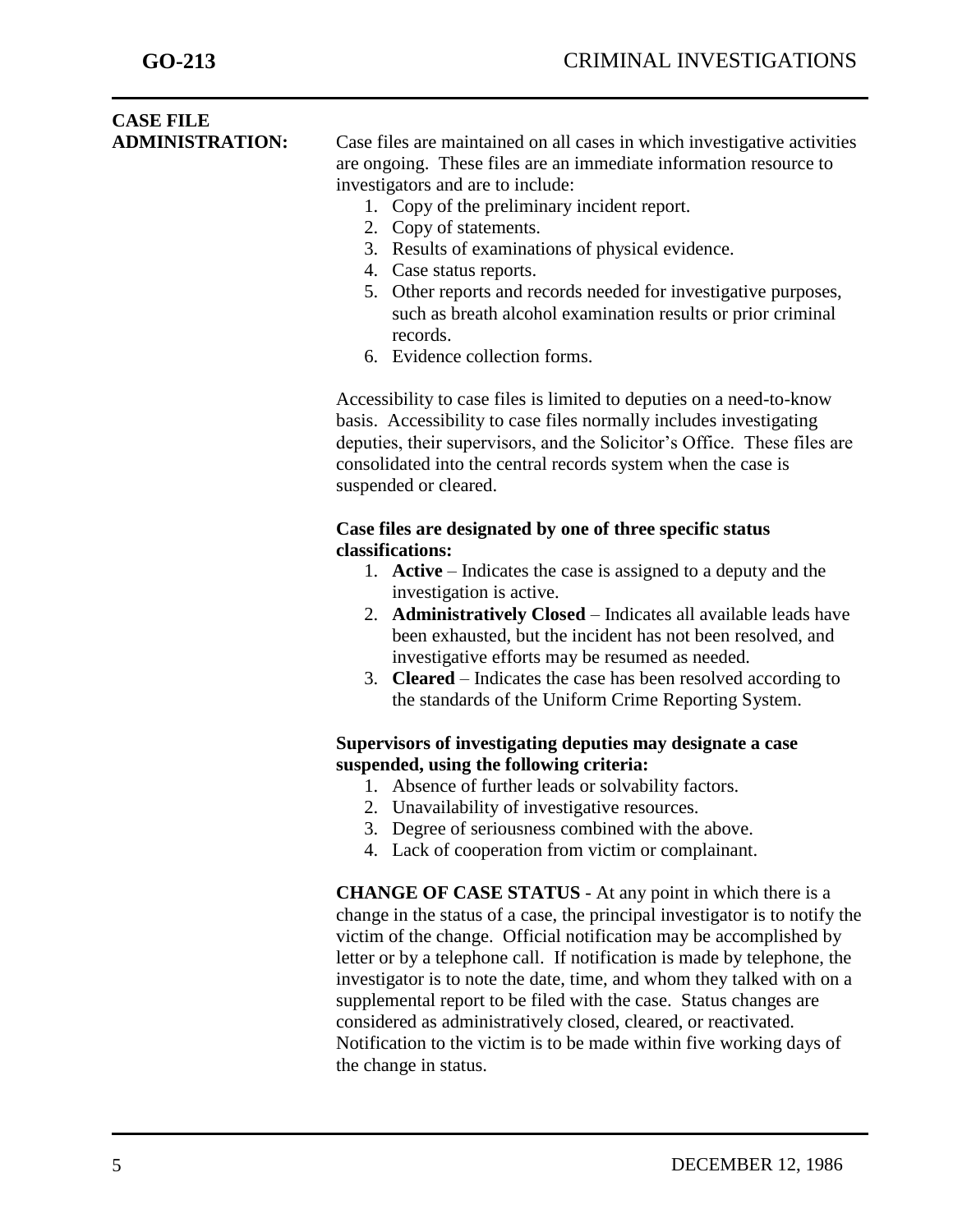| <b>INTERCHANGEABLE</b>               |                                                                                                                                                                                                                                                                                                                                                                                                                                                                                                                                                                                                                                                                                    |
|--------------------------------------|------------------------------------------------------------------------------------------------------------------------------------------------------------------------------------------------------------------------------------------------------------------------------------------------------------------------------------------------------------------------------------------------------------------------------------------------------------------------------------------------------------------------------------------------------------------------------------------------------------------------------------------------------------------------------------|
| <b>POSITIONS:</b>                    | Investigative positions are equivalent to selected positions in Uniform<br>Patrol. This facilitates lateral personnel movements that are in the<br>best interest of the Sheriff's Office without affecting an individual's<br>salary.                                                                                                                                                                                                                                                                                                                                                                                                                                              |
| <b>CONSTITUTIONAL</b>                |                                                                                                                                                                                                                                                                                                                                                                                                                                                                                                                                                                                                                                                                                    |
| <b>SAFEGUARDS:</b>                   | All criminal investigations are to be conducted with rigorous<br>compliance with constitutional requirements governing the rights of<br>an individual, to include:<br>1. Deputies are to ensure all statements or confessions are given<br>freely and voluntarily.<br>2. Suspects are informed of their rights before being questioned<br>when applicable.<br>3. There is no unnecessary delay in arraignment.<br>4. Defendants are not deprived of their right to counsel.<br>There is no unnecessary pre-trial publicity tending to prejudice<br>5.<br>a fair trial.                                                                                                             |
| <b>FIELD INTERVIEWS AND</b>          |                                                                                                                                                                                                                                                                                                                                                                                                                                                                                                                                                                                                                                                                                    |
| <b>INTERROGATIONS:</b>               | Field interviews/contacts occur when deputies contact person(s)<br>during the performance of regular duties in order to gather<br>information and/or identify possible suspects. Initial investigations<br>may require field interviews at or near the incident scene. Follow-up<br>investigations may also involve field interviews when canvassing an<br>area for information. It is highly recommended that interrogation of<br>suspects take place in a controlled setting, preferably at the Law<br>Enforcement Center. If at all possible, a suspect should never be<br>interrogated on his own grounds.<br>Field contacts of suspicious persons are to be recorded on Field |
|                                      | Interrogation Cards (FI Cards). Completed FI Cards are forwarded to<br>Property Crimes where they are entered into the central records<br>computer system. Hard-copy FI Cards are maintained on file for a<br>period of at least two years.                                                                                                                                                                                                                                                                                                                                                                                                                                        |
| <b>OFFICE INTERVIEWS</b>             |                                                                                                                                                                                                                                                                                                                                                                                                                                                                                                                                                                                                                                                                                    |
| <b>AND</b><br><b>INTERROGATIONS:</b> | Investigations frequently involve interviews and interrogations<br>conducted in the office. Investigators and field deputies conducting<br>interviews/interrogations are responsible for the supervision and<br>welfare of arrestee/detainees. Interview/interrogation areas are<br>available for use by field deputies who then assume responsibility of<br>detained subjects.                                                                                                                                                                                                                                                                                                    |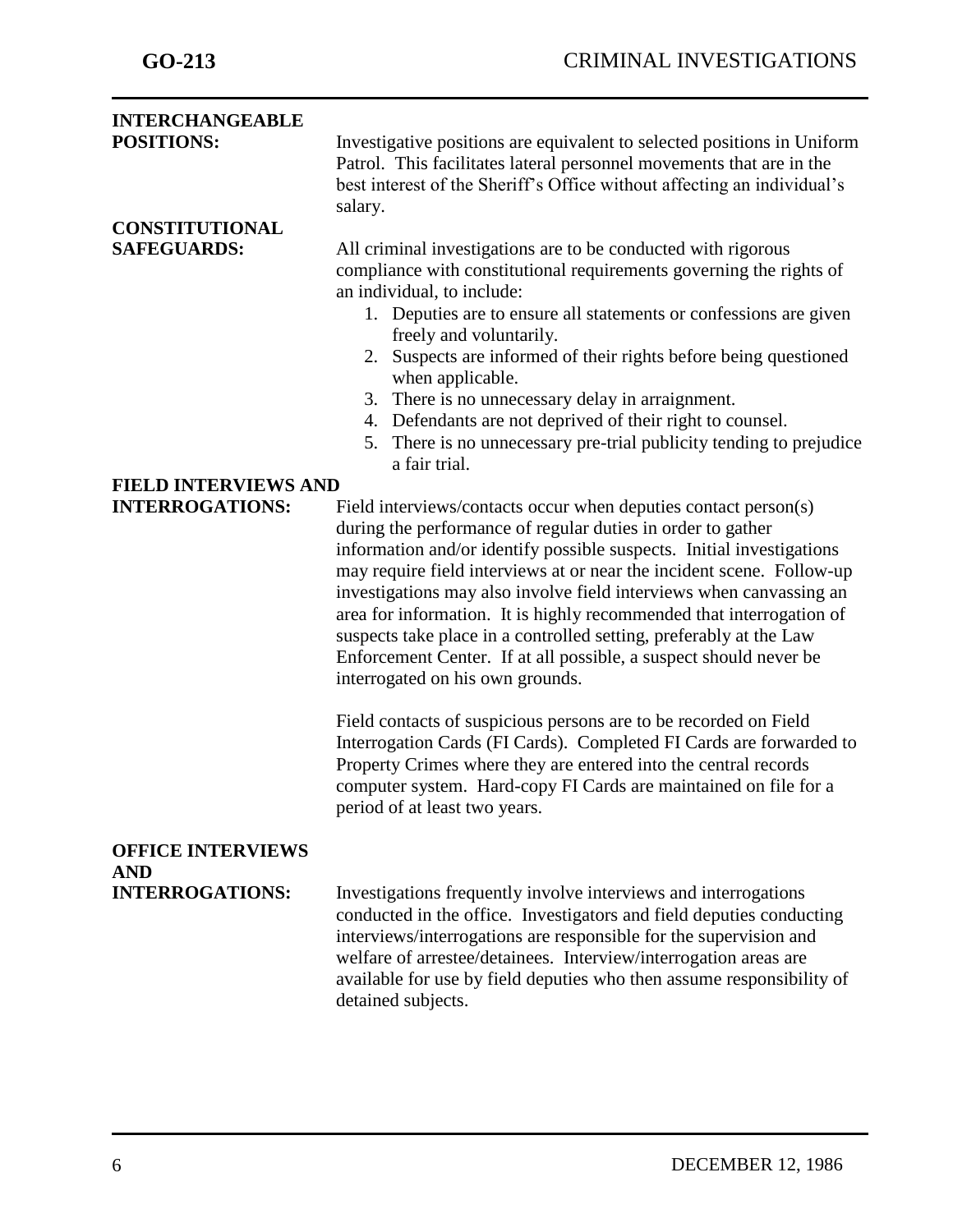#### **ARRESTEE/DETAINEE GUIDELINES**:

- 1. Under no circumstances is an arrestee to be restrained to fixed objects located in an interview/interrogation area.
- 2. Male, female, and juvenile arrestee/detainees are to be placed into separate interview rooms.
- 3. Arrestee/detainees in interview rooms are to be afforded water and restroom breaks as necessary.
- 4. No arrestee/detainees are to be left in interview areas unsupervised. If the investigating deputy needs to leave the arrestee/detainee, he or she must have another deputy standby with the arrestee/detainee.
- 5. All deputies are to be familiar with the locations of fire extinguishers and building exits in the event of fire.
- 6. Requires two way radio communications.

### **VIDEO/AUDIO USE DURING INTERVIEW/INTERROGATION:**

- 1. In addition to written statements, use of Video/Audio equipment is strongly encouraged when interviewing witnesses and interrogating suspects.
- 2. Warning signs will be outside of the interview/interrogation room that will inform others that the room and recording devices are in use.
- 3. Only appropriate personnel will have access to the hard drive of the interview/interrogation room.
- 4. Video interviews and interrogations are recorded to a DVR hard drive. These recordings will be saved to an appropriate electronic device by the lead investigator with a copy being placed in the case file and original in Property and Evidence.
- 5. Rules of Evidence will apply when disseminating any of the recordings.

#### **Training in the responsibility and care of arrestee/detainees placed into interview rooms occurs:**

- 1. During the detailed investigative portion of Field Training.
- 2. During the orientation training phase after promotion/transfer to a full time investigative function.

#### **Security in interview/interrogation areas:**

- 1. Locks on doors of Interview/Interrogation room doors are to be disabled. **Under no circumstances** will detainees be left locked in interview rooms unattended.
- 2. Rooms used specifically for interviews and/or interrogations are to include only a minimum amount of furniture necessary for conducting interviews/interrogations; for example, 2 chairs and one desk. Rooms set aside specifically for interviews/interrogations are not to be used for equipment storage.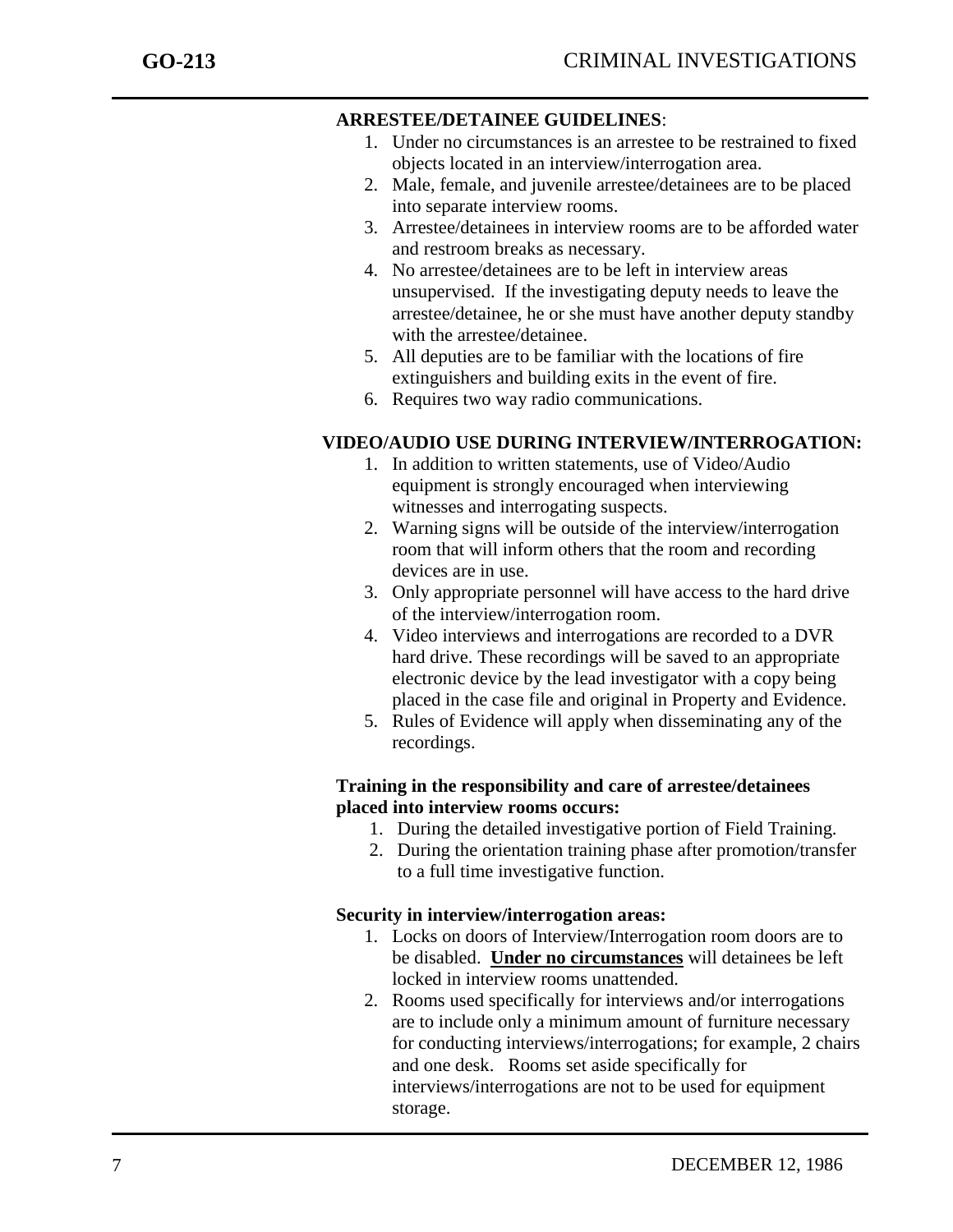- 3. Deputies entering occupied interview/interrogation areas are to remain aware of weapon retention.
- 4. Only those deputies actively involved in the investigation are to be allowed access into occupied interview/interrogation areas.
- 5. Arrestee/detainees are to be thoroughly searched before they are placed into interview rooms.
- 6. Interview rooms are to be inspected for weapons and contraband before and after interviews and interrogations.
- 7. Arrestee/detainees brought to CID offices for interview/interrogation are subject to electronic search.

**PHYSICAL LINEUP:** Photo lineups are vital tools used in solving criminal investigations. The following procedures will be followed anytime a photo lineup is used. All photo lineups will be documented in an incident report:

- All photo lineups will consist of six sequentially numbered photos and each photo used will have the same general characteristics (hair color, eye color, hair style, etc.).
- In the event that more than one witness needs to view a lineup in the same case, the investigating deputy will utilize another copy of the lineup and at no time will the same lineup be used with more than one witness.
- The deputy showing the lineup will instruct the witness to view the lineup and that the suspect may or may not be among the six pictures. It is the witness' responsibility to decide if the suspect in the case is pictured.
- The deputy showing the photo lineup is prohibited from providing any influential feedback to the witness until they have made a selection or advise that the suspect is not pictured in the lineup.
- Following the lineup being shown, the witness will circle the photograph selected and sign and date the lineup indicating which photograph was selected. The lineup will then be placed in Property and Evidence.
- The deputy showing the lineup will consider the level of confidence shown by the witness when using the identification for probable cause purposes.
- The use of video and/or audio recordings for identification purposes may be used in limited circumstances (ex: shown to family members, employers, etc.).
- Special circumstances may call for a physical lineup, which can be performed when necessary. Due care should be utilized in this lineup and a representative from the Solicitor's Office should be consulted before it is constructed.

# **PHOTOGRAPHIC/**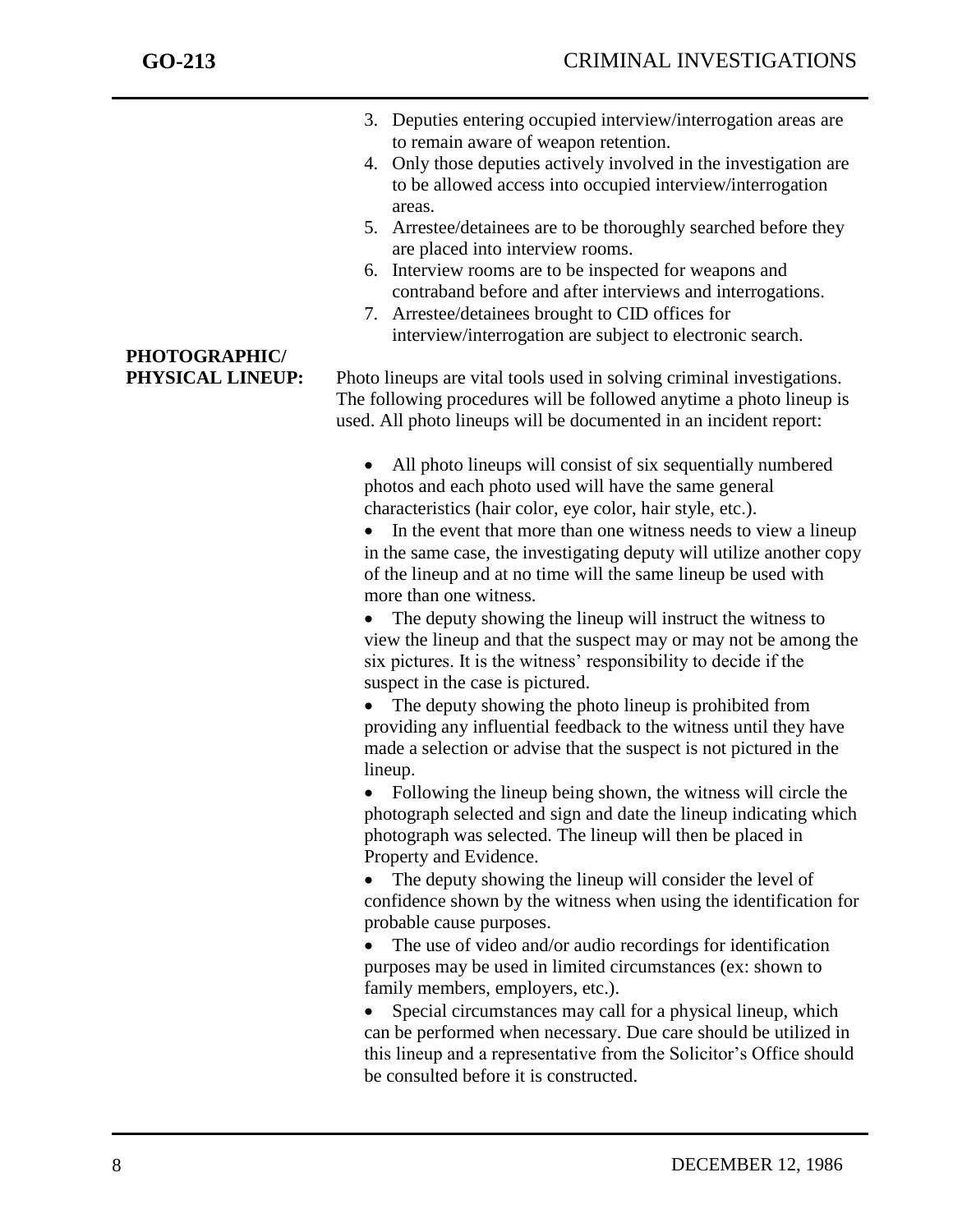### **IDENTIFICATION USING "SHOW-UP"**

**METHOD:** There will be occasions when a person matching the description of a freshly occurred crime is located near the crime scene and should be detained for further investigation. The following procedures will be used for these "show-up" identifications and documented in an incident report anytime a "show-up" is performed:

- The witness will be transported by law enforcement to the location that the potential suspect is located. The person suspected of committing the crime will not be brought back to the crime scene.
- If there is more than one witness, each will be transported to the potential suspect in separate vehicles to ensure impartiality.
- The deputy involved in the transport will instruct the witness to determine if the person detained is the suspect that committed the crime. The deputy will not refer to the person as a suspect or advise the witness of any personal information on the person being detained.

• The deputy conducting the show-up is prohibited from providing any influential feedback to the witness until they have determined whether the person is the suspect or not.

• The deputy conducting the show-up will consider the level of confidence shown by the witness when using the identification for probable cause purposes.

 Each deputy involved in the show-up will document their actions in either the incident report or a supplemental report regardless of if an arrest is made. Special attention will be given to the documented reasons for detaining the person as well as the remarks made by the witness during the identification.

**INVESTIGATIONS:** Occasionally, it becomes necessary to conduct a background investigation on a criminal suspect or for the purpose of granting a license to certain businesses. The purpose for a background investigation is to be clearly established at the outset. Background investigations for the purpose of building criminal intelligence files are governed by General Order 215. A background investigation for the purpose of licensing a business is normally assigned to the investigator who inspects such businesses.

#### **Sources of information for background investigations include:**

- Criminal history information, drivers' license files, and business license files.
- Personal/business acquaintances.
- Neighbors and other sources that may have a direct bearing on the type of information sought for the specific purpose of the investigation.

# **BACKGROUND**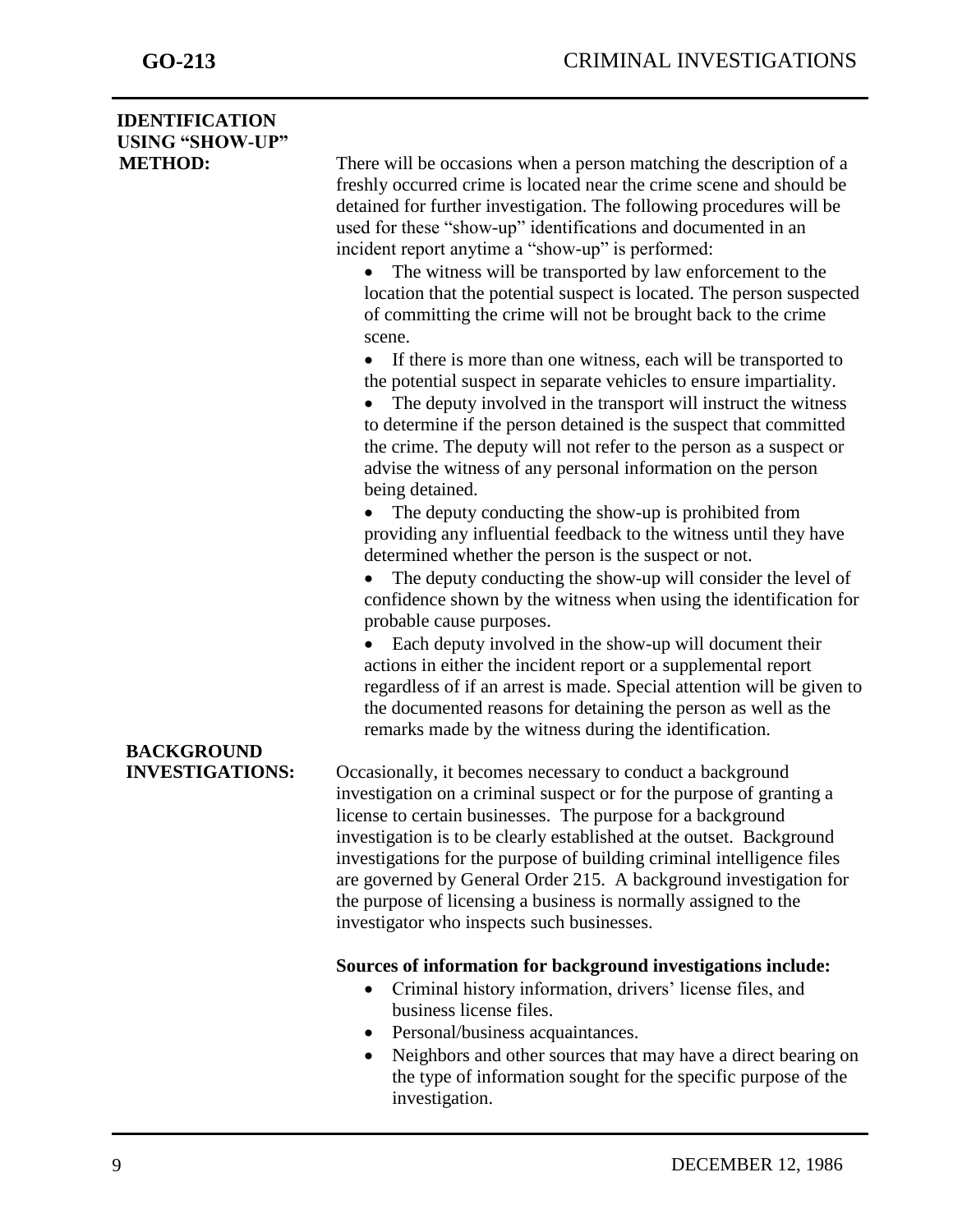| <b>CAREER</b><br><b>CRIMINALS:</b> | Use of background information is governed by the purpose of the<br>investigation. Any use must conform to the lawful purposes for<br>which it was obtained. Investigative files containing background<br>information are considered confidential and access is on a need-to-<br>know basis only. General Order 215 controls purging of criminal<br>intelligence files.<br>State statute 17-25-45 specifies offenses considered "Serious<br>Offenses." If a person has three or more convictions for any or any<br>combination of, the specified offenses, that person is considered a<br>habitual offender for the purpose of this directive.                                                                                                                                                                           |
|------------------------------------|-------------------------------------------------------------------------------------------------------------------------------------------------------------------------------------------------------------------------------------------------------------------------------------------------------------------------------------------------------------------------------------------------------------------------------------------------------------------------------------------------------------------------------------------------------------------------------------------------------------------------------------------------------------------------------------------------------------------------------------------------------------------------------------------------------------------------|
|                                    | <b>IDENTIFICATION OF HABITUAL OFFENDERS - It is the</b><br>responsibility of the primary investigator in any of the serious<br>offenses to determine the criminal history of any person arrested for<br>any of the included offenses. Determining the conviction status is<br>accomplished by submitting a standard fingerprint card to SLED and<br>the FBI through the Identification Section.<br>The primary investigator is to make a diligent effort to examine any<br>SLED/FBI replies as soon as they are received by Records to<br>determine if the offender qualifies for the habitual offender status.                                                                                                                                                                                                         |
|                                    | <b>NOTIFICATION OF SOLICITOR'S OFFICE - The case file for</b><br>the current arrest is submitted to the CID Property Crimes Lieutenant<br>for review and forwarded to the CID Commander for final review.<br>CID is to make any recommendations for further investigation and/or<br>rewriting of any portion of the report.<br>The final approved case file is forwarded to the Solicitor's Office,<br>with a cover letter requesting a conference between the investigator(s)<br>and a member of the Solicitor's staff to discuss merits of the case and<br>to ensure all elements of the investigation are complete and ready for<br>trial. The Solicitor may offer recommendations and request that<br>certain elements of the case be investigated further, in which instance<br>the investigator(s) are to comply. |
| <b>CASE</b><br><b>DISMISSALS:</b>  | If a criminal case, initiated by the Sheriff's Office is dismissed<br>because of alleged mishandling, a review of the entire investigation is<br>to be conducted by the affected Division Commander or their<br>designee. This is to be done in order to achieve improvements and<br>accountability in case management and preparation.                                                                                                                                                                                                                                                                                                                                                                                                                                                                                 |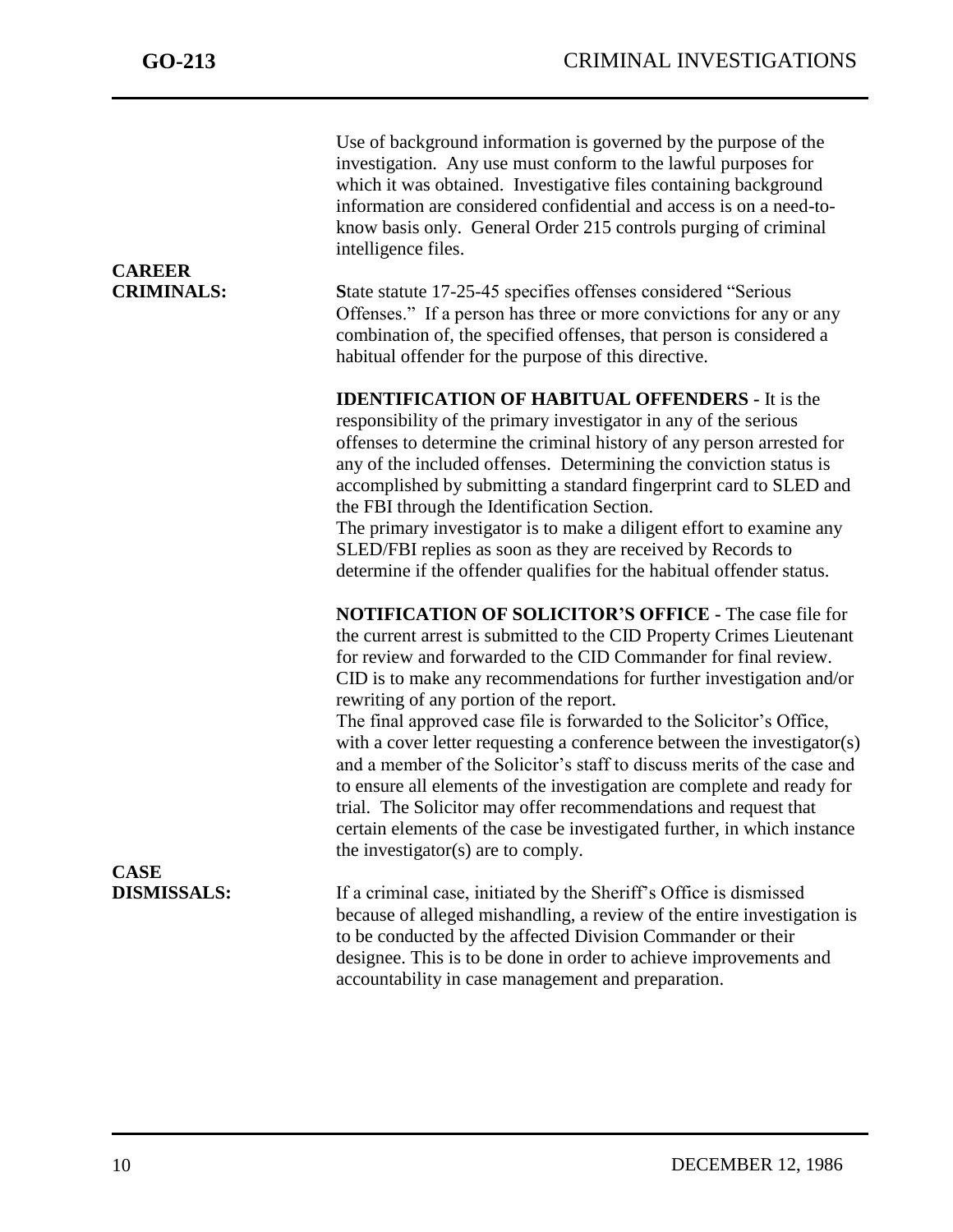# **PRELIMINARY**

**HEARINGS: HEARING DATES** – Preliminary hearing schedules are set by the Chief Magistrate Judge Administrative Assistant on a six-month basis (January – June and July – December). Schedules include a 9:00 am morning session and a 1:30 pm afternoon session. The Solicitor assigns one attorney to attend each session. Magistrates will not grant continuances absent extraordinary circumstances. Hearings will not be rescheduled through the Solicitor's Office.

#### **APPEARANCES – South Carolina Codes of Law 17-23-162 mandates that the affiant or chief investigating officer must testify at a preliminary hearing.**

When the Chief Magistrate Judge Administrative Assistant receives a request for a preliminary hearing, the deputy who signed the warrant will receive a subpoena approximately two-weeks in advance of the hearing. If the presence of another deputy or a substitute is necessary for any reason, it is the responsibility of the deputy who signed the warrant to notify the Chief Magistrate Judge Administrative Assistant. If a deputy does not appear at a preliminary hearing, there is a high probability that the case will be dismissed.

**DOCUMENTS –** In most cases, preliminary hearings will be set soon after the warrant is served upon the defendant. Because the Solicitor's Office will not have a file until a later date, the deputy who is subpoenaed must bring records to the preliminary hearing that are sufficient for testifying to probable cause, but no more. Do not bring entire files as defense attorneys may ask to see any documents the deputy reviews. Do not distribute any copies of documents to defense lawyers. Hearings will not be waived in exchange for reports or other information.

### **DISCOVERY MOTIONS, BRADY REQUESTS, DEFENSE SUBPOENAS:** When received by Sheriff's Office personnel, all Discovery Motions, and Brady Requests are to be immediately forwarded to the Legal Unit. Additionally, subpoenas related to defense issues, civil litigation and Family Court proceedings should be forwarded to the Office of Professional Standards.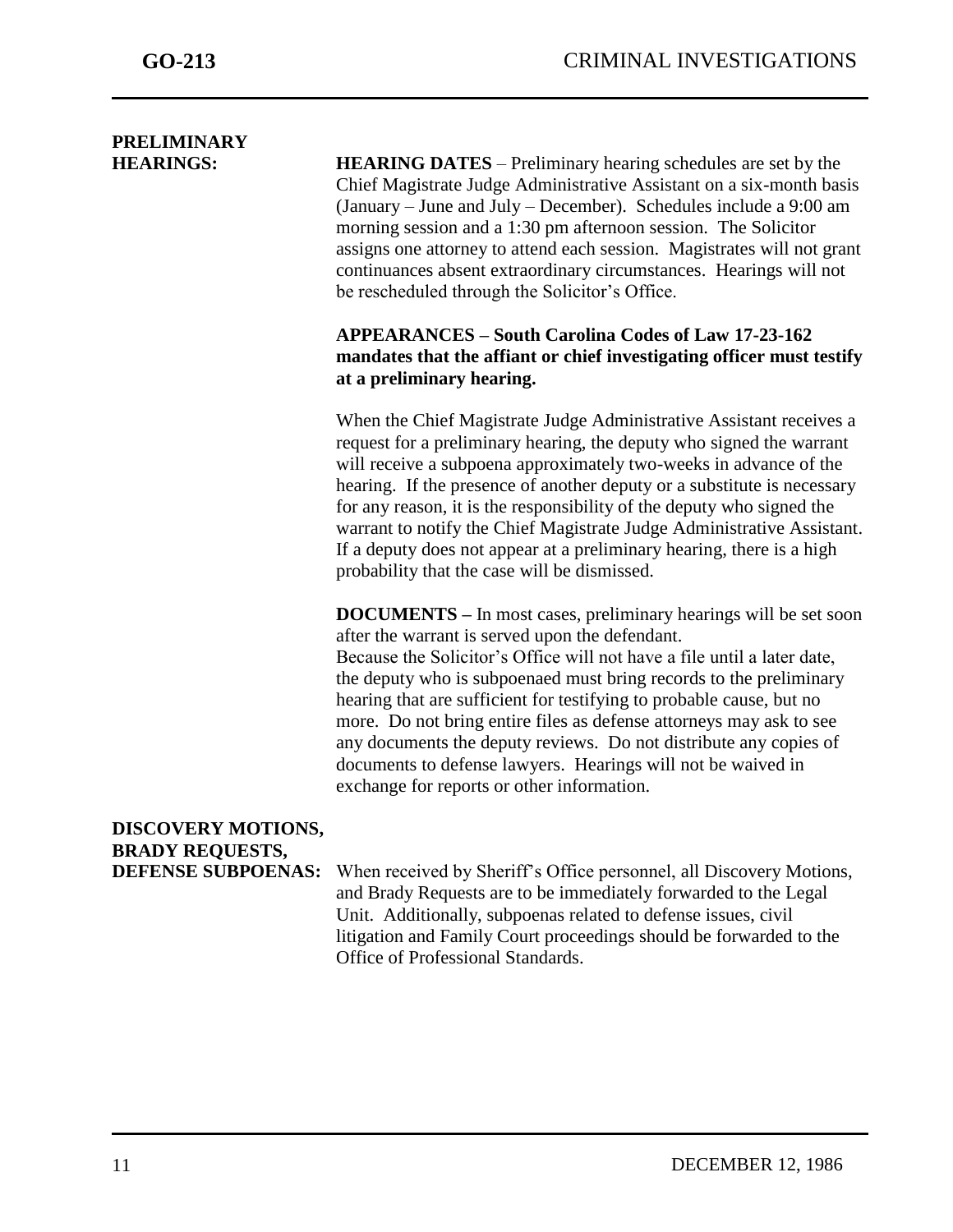### **INVESTIGATIVE TASK**

**FORCES: General -** To facilitate investigations of criminal activity that cross jurisdictional boundaries or to target specific illegal activities of a county-wide nature that exceed the on-hand capabilities of the Sheriff's Office. It may at times become necessary to create an investigative task force by assigning personnel on a temporary basis to work with other law enforcement agencies or by detailing personnel to work with law enforcement personnel assigned on a temporary basis to this agency. Normal cooperation and interaction between agency personnel and outside investigators will not be considered an investigative task force.

> Authorization to participate in an investigative task force will be given by the Sheriff or Chief Deputy. A proposal to form an investigative task force must address the following considerations:

- 1. A clear understanding of the purpose.
- 2. Established, anticipated objectives.
- 3. The number/type of personnel and equipment needed to support the task force.
- 4. Administrative and logistical requirements to sustain task force operations.
- 5. Estimated financial requirements, to include direct and indirect costs, and potential funding sources.

**TASK FORCE PROCEDURES -** When formed, investigative task forces will adhere to the following:

> 1. **PURPOSE -** The creation of a task force will be for a specific purpose. Objectives will be clearly established and agreed upon in advance, by all participating agencies.

#### 2. **AUTHORITY & RESPONSIBILITY –**

a. If the task force is composed of personnel from different law enforcement agencies, an Inter-Agency Agreement will be prepared, establishing the over-all framework for the operations of the task force, its purpose, objectives, chain of command, operational procedures, geographic area of operations, administrative procedures, media relations, distribution of condemned assets (if any), and other relevant matters.

The Inter-Agency Agreement will be signed by the chief executive officer of each participating agency prior to the activation of the task force.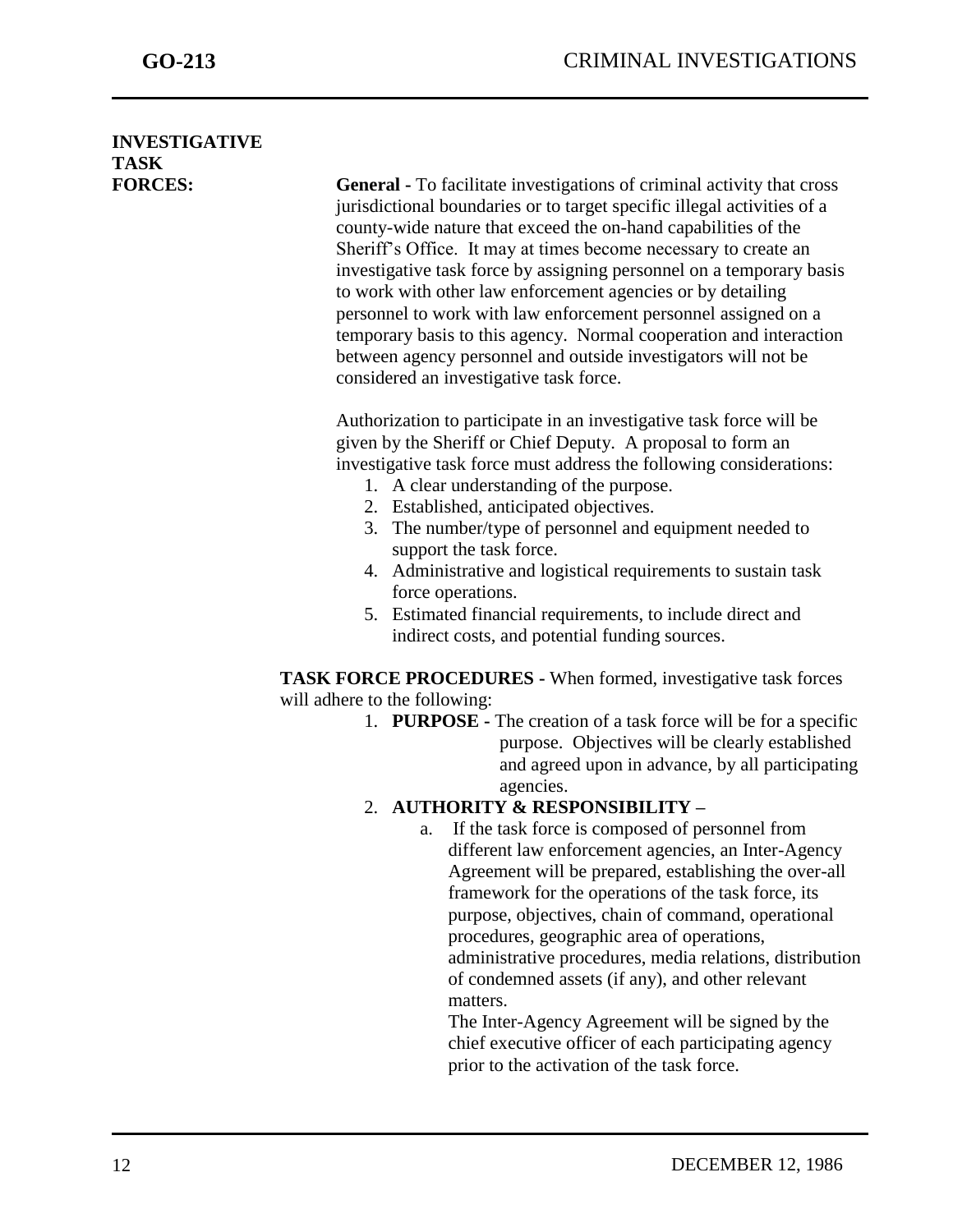- b. The legal authority of task force personnel will be clearly explained, to include means to handle incidents arising outside a members' normal area of assignment.
- c. The responsibilities of each level of authority in the Task Force will be addressed. One person will be placed in charge with his/her duties clearly established, to include reporting procedures, chain of command, and disciplinary authority over assigned personnel.
- 3. **ACCOUNTABILITY -** Normally a control group will be formed to provide executive oversight to the task force. The control group shall be comprised of law enforcement representatives from each participating agency. The control group should meet as needed, but no less frequently than on a quarterly basis, to review the activities of the task force; to provide strategic direction for future activities; to resolve problem areas; to approve funding expenditures; and to address personnel related issues.
- 4. **RESOURCES -** The Inter-Agency Agreement should also address resources to support and sustain task force operations. Each participating agency should be tasked to contribute manpower, financial support and sustain task force operations. Appropriate control and accounting procedures for the handling of task force funds must be established. Property accountability, equipment maintenance, and security procedures are also necessary.
- 5. **EVALUATION -** An established method for evaluating task force results and the need to continue operations is essential. Performance indicators should be identified as a means to track the performance of the task force.

Such indicators should be directly related to the over-all objectives of the task force. A method of an annual review should be established by the Control Board, whereby the officer in-charge of the task force submits a written progress report that addresses each of the performance indicators. Finally, the over-all continued necessity for the task force should be considered annually, so that the longevity does not extend beyond the need for the task force's existence.

**LONG**-**TERM INVESTIGATIVE TASK FORCES –** The Sheriff's

Office participates in the following long-term task forces:

- 1. Joint Terrorism Task Force (JTTF) with the FBI.
- 2. Upstate Narcotics Task Force with the DEA.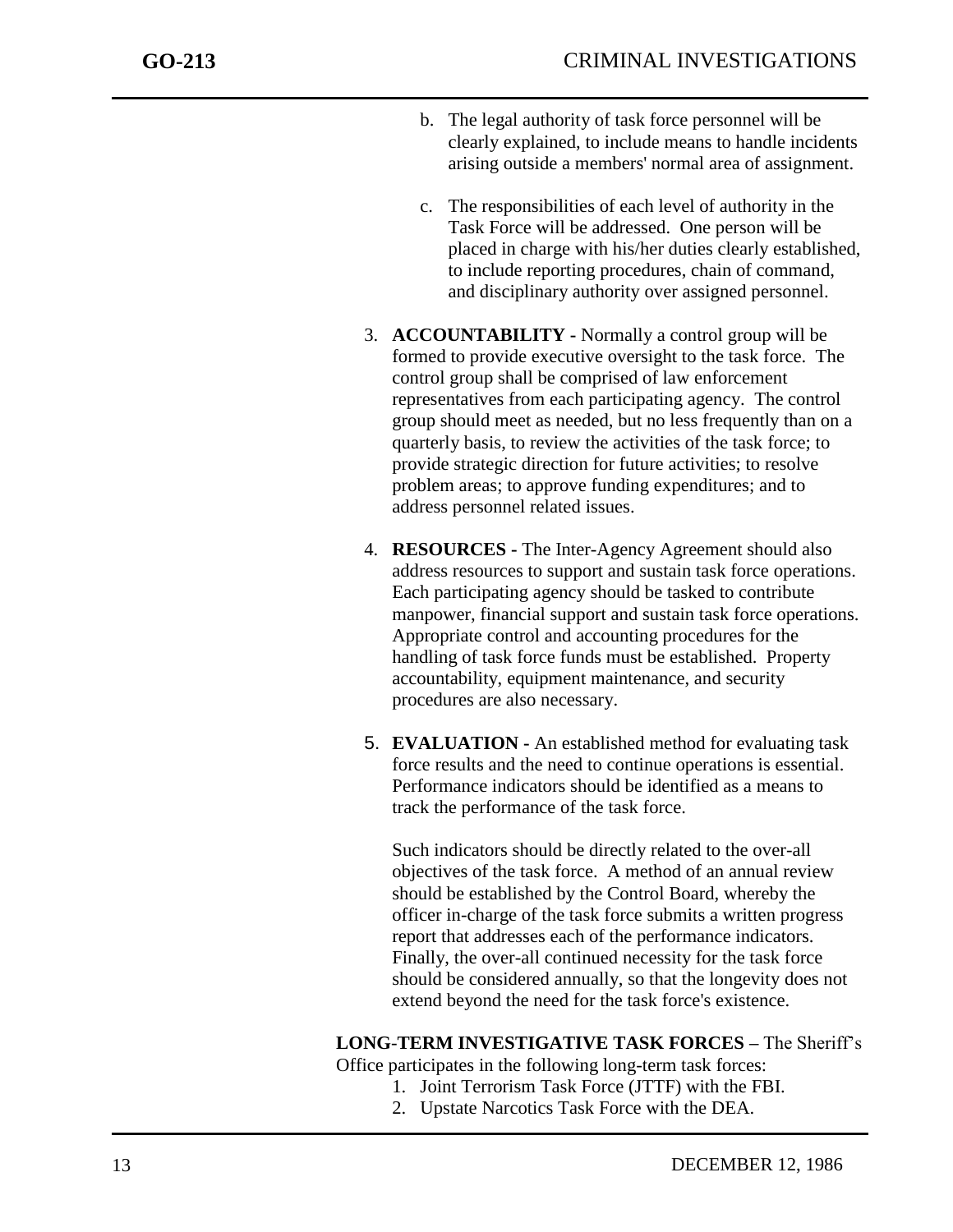- 3. ATF Gang Task Force.
- 4. U.S. Marshall's Task Force.
- 5. Homeland Security.
- 6. United States Secret Service.

Deputies assigned to a task force, while carrying out task force related duties, will be identified by displaying a vest panel with their respective task force. While carrying out normal Sheriff's Office related duties outside of their task force assignment or while working secondary employments, these deputies will be identified by displaying a Sheriff's Office vest panel.

Each long-term task force is operated through written agreement and controlled by each respective federal agency. See also General Order 212 **SPECIAL OPERATIONS HOMELAND SECURITY.**

**IDENTITY THEFT: Identity Theft Defined –** Identity theft is the unlawful use of another person's personal information, such as name and date of birth, credit card numbers, Social Security number, or driver's license information for the purpose of committing fraud or some other form of deception. Identity theft is generally a means for committing other offenses such as fraudulently obtaining financial credit or loans, among other crimes. *Under South Carolina legislation, incidents involving identity theft are prosecuted under statutes related to forgery, fraud, and financial transaction card theft/usage.*

> **Incident Reports –** Deputies taking incident reports involving identity theft are to:

- 1. Fully record information concerning criminal acts that may have been committed during the illegal use of another person's personal identity in accordance with applicable state statutes.
- 2. Obtain identifying information of the victim to include date of birth, social security number, driver's license number, other photo identification, current and most recent prior addresses, and telephone numbers.
- 3. Document the nature of the fraud or other crime committed in the victim's name.
- 4. Determine what type of personal identifying information may have been used to commit crimes (i.e., social security number, driver's license number, birth certificate, credit card numbers and state of issuance, etc.,) and whether any of these have been lost, stolen or potentially misappropriated.
- 5. Document any information concerning where the crime took place, the financial institutions or related companies involved and the residence or whereabouts of the victim at the time of these events.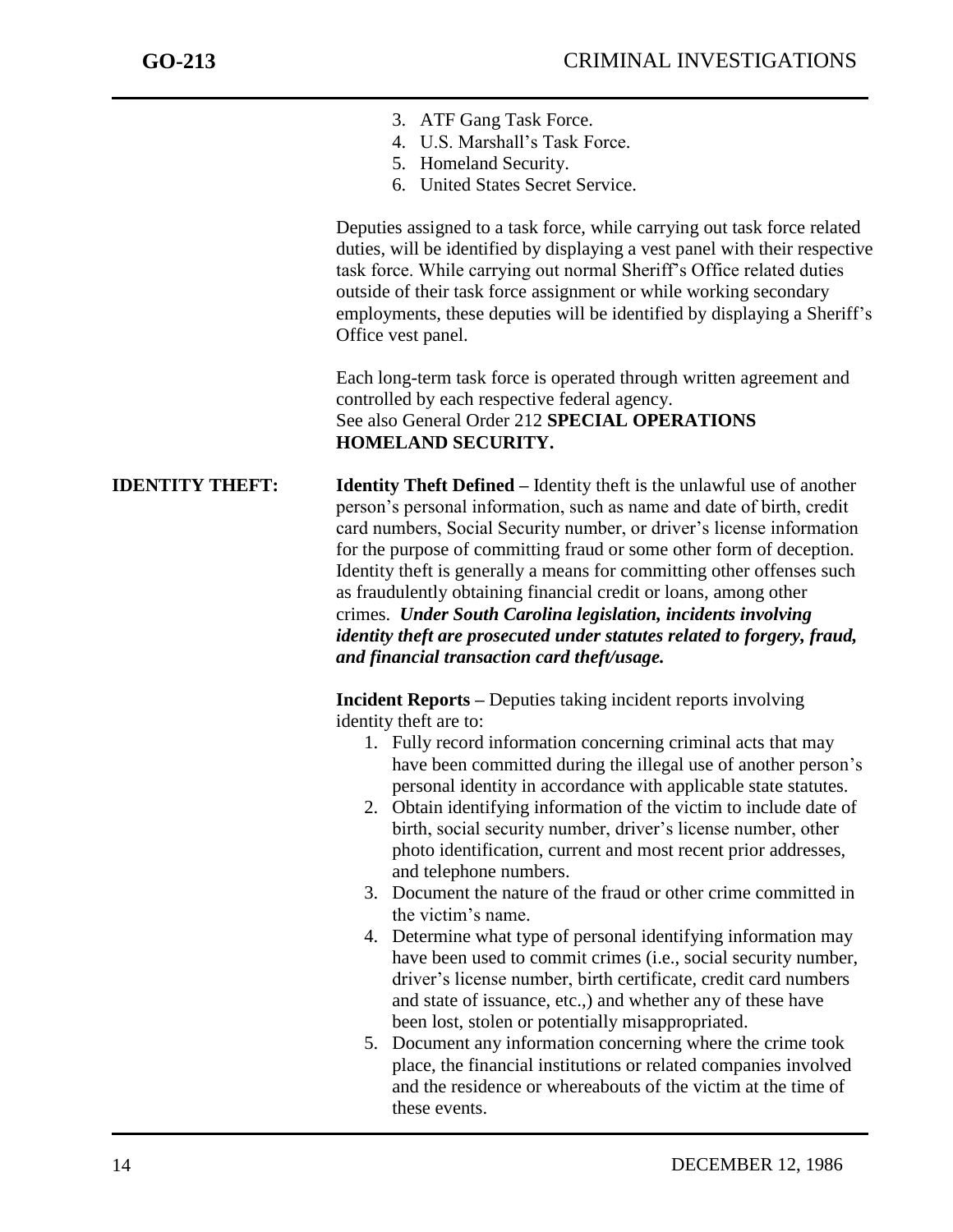- 6. Determine whether the victim authorized anyone to use his or her name or personal information.
- 7. Determine whether the victim has knowledge or belief that a specific person (or persons) used his or her identity to commit fraud or other crimes.
- 8. Determine whether the victim is willing to assist in the prosecution of suspects identified in the crime.
- 9. Determine if the victim has filed a report with other law enforcement agencies and whether such agency provided the victim with a case number.
- 10. If not otherwise provided, document/describe the crime, the documents or information used, and the manner in which the victim's identifying information was obtained.
- 11. Cases involving identity theft are to be assigned to CID for follow-up.

**Assisting Victims -** Deputies taking reports of identity theft should instruct victims to take the following steps to help resolve their problem:

- 1. Contact the Federal Trade Commission (FTC) (1-877- IDTHEFT) for assistance from trained counselors in resolving credit related problems. The FTC acts as the nation's clearinghouse for information related to identity theft crimes.
- 2. Cancel each credit card and request new cards with new account numbers.
- 3. Contact the fraud departments of the three major credit reporting agencies [Equifax (1-800-525-6285), Experian (1- 888-397-3742), TransUnion (1-800-680-7289)]. Ask each company to put a fraud alert on the account and add a victim's statement requesting creditors to contact the victim before opening new accounts in his or her name. Also request copies of your credit report.
- 4. If bank accounts are involved, report the loss to each financial institution, cancel existing accounts and open new ones with new account numbers.
- 5. If a driver's license is involved, contact the state motor vehicle department.
- 6. Check with the Social Security Administration to determine the accuracy integrity of your account.
- 7. Change the locks on your house and cars if there is any indication that these have been copied or otherwise compromised.

**Investigations –** Investigative actions may include but not be limited to the following: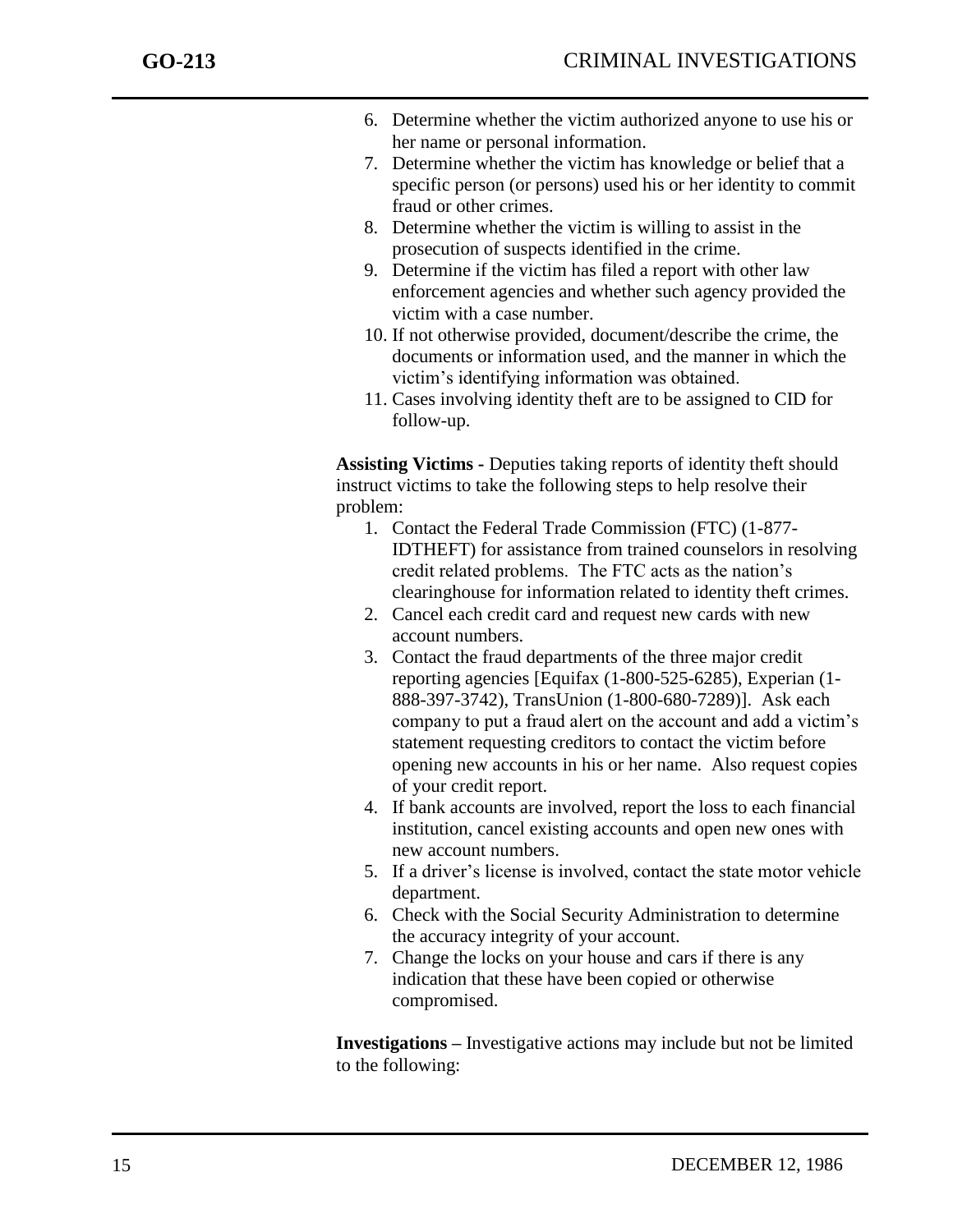|                                            | 1. Review the incident report and conduct any follow-up<br>inquiries of victims or others as appropriate for<br>clarification/expansion of information.<br>2. Contact the FTC Consumer Sentinel law enforcement network<br>and search the database for investigative leads.<br>3. Contact other involved or potentially involved law<br>enforcement agencies for collaboration and avoidance of<br>duplication.                                                                                                                                                                                                                                                                                                                                                                                                                                                                                                                                                                                                                                                                                                                                                                              |
|--------------------------------------------|----------------------------------------------------------------------------------------------------------------------------------------------------------------------------------------------------------------------------------------------------------------------------------------------------------------------------------------------------------------------------------------------------------------------------------------------------------------------------------------------------------------------------------------------------------------------------------------------------------------------------------------------------------------------------------------------------------------------------------------------------------------------------------------------------------------------------------------------------------------------------------------------------------------------------------------------------------------------------------------------------------------------------------------------------------------------------------------------------------------------------------------------------------------------------------------------|
|                                            | <b>Community Awareness and Prevention - When reasonable and</b><br>appropriate, deputies engaged in public education/information forums<br>or community crime prevention are to provide the public with<br>information on the nature and prevention of identity theft.                                                                                                                                                                                                                                                                                                                                                                                                                                                                                                                                                                                                                                                                                                                                                                                                                                                                                                                       |
| <b>COLD CASE</b><br><b>INVESTIGATIONS:</b> | Cold Case Defined - An unsolved homicide in which all apparent<br>investigative leads have been exhausted by the principal investigator.                                                                                                                                                                                                                                                                                                                                                                                                                                                                                                                                                                                                                                                                                                                                                                                                                                                                                                                                                                                                                                                     |
|                                            | <b>Cold Case Unit – Investigative unit attached to the Criminal</b><br>Investigations Division dedicated to the investigation of unsolved<br>homicides working under the supervision of Violent Crimes<br>Supervisors.                                                                                                                                                                                                                                                                                                                                                                                                                                                                                                                                                                                                                                                                                                                                                                                                                                                                                                                                                                       |
|                                            | <b>Cold Case Investigators – Investigative personnel with sufficient</b><br>experience and training to evaluate existing case files and effectively<br>investigate new or existing leads.                                                                                                                                                                                                                                                                                                                                                                                                                                                                                                                                                                                                                                                                                                                                                                                                                                                                                                                                                                                                    |
|                                            | <b>Cold Case Investigator Duties and Responsibilities:</b><br>1. Ensure the confidentiality and secure handling of all<br>information, investigations, case files, reports, and anything<br>associated with Cold Case Investigations.<br>2. Ensure that all evidence collected during the initial<br>investigation, as well as, any newly collected evidence will be<br>secured in DPS Property and Evidence for storage. No<br>evidence shall be returned to its owner, disposed or cleared for<br>destruction unless the case has a formal disposition and has<br>been cleared by the Assistant Solicitor assigned to the case.<br>3. Review and assess unsolved homicide cases using solvability<br>factors in determining if a case merits further investigation.<br>4. When a case is identified for investigation, the unit will work<br>diligently on the investigation and document all investigative<br>activities and progress.<br>Consistently apprise supervisors and the assigned assistance<br>5.<br>solicitor of actions and progress.<br>When an investigator deems a case status to be changed, the<br>6.<br>Captain of the Criminal Investigative Division or his designee |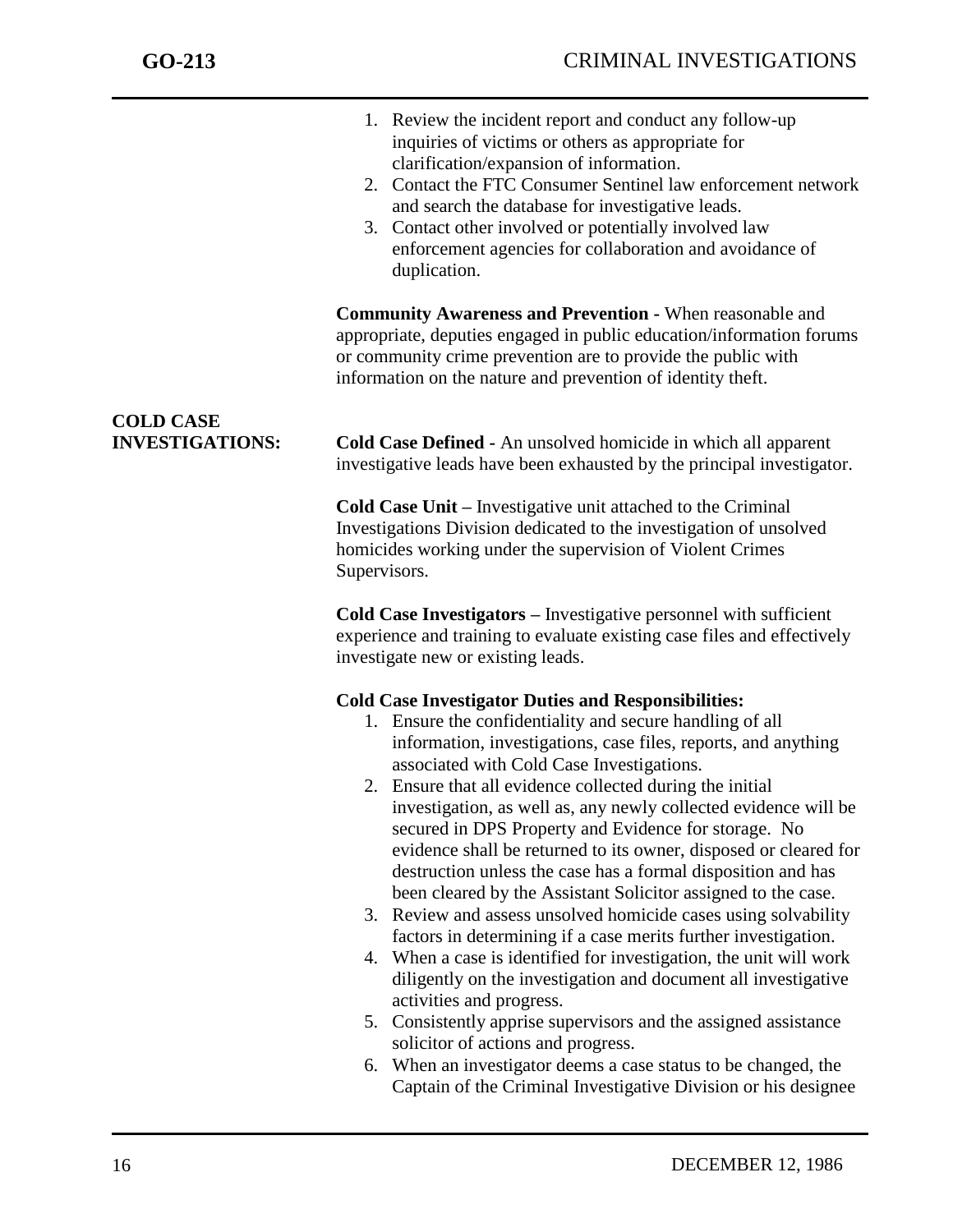will conduct a peer review of the case file to determine the appropriate action.

#### **Solvability Factors:**

- 1. Completeness of case file including original report, supplemental reports, crime scene and lab reports, autopsy reports, witness and suspect statements.
- 2. Availability of evidence, witnesses and suspects.
- 3. Age of case.
- 4. Availability of new information (Crime Stopper tips, other agency information, "jail house" information, professional source information such as private investigators or attorneys).
- 5. Facts and circumstances exist making the likelihood that the case might be solved through advancements in forensic technology.

**PROGRAM: Equipment Defined** – A vehicle, motorcycle, trailer or any other device that is approved by the CID Division Commander that is equipped with a GPS monitoring system that records the time, speed, and location of the device. The system also alerts auto theft investigators when the device to which the system is attached becomes mobile.

> **Supervisor Responsibilities –** Once notified, it is the responsibility of the Auto Theft Sergeant or their designee to notify the Uniform Patrol supervisor and Communications of the in progress theft. When feasible, the Uniform Patrol supervisor and Communications should be kept updated as well as notified of time of arrest and recovery of the equipment. The authority to deploy the equipment rests with the CID Division Commander or their designee. Sworn personnel who desire to utilize the equipment in a law enforcement capacity may direct their request to the CID Division Commander via their chain of command.

**Equipment Deployment –** The equipment may be left unattended and without surveillance until the battery reaches a minimum of 30% at which time the equipment will be picked up and the GPS system will be recharged. The equipment must be at least 25 feet from the roadway when deployed. If the equipment is placed on private property, the owner of the property must be notified. The Auto Theft Unit will have a log indicating that the system was inspected and in good working order before and after each deployment.

### **AUTO THEFT TRACKING**